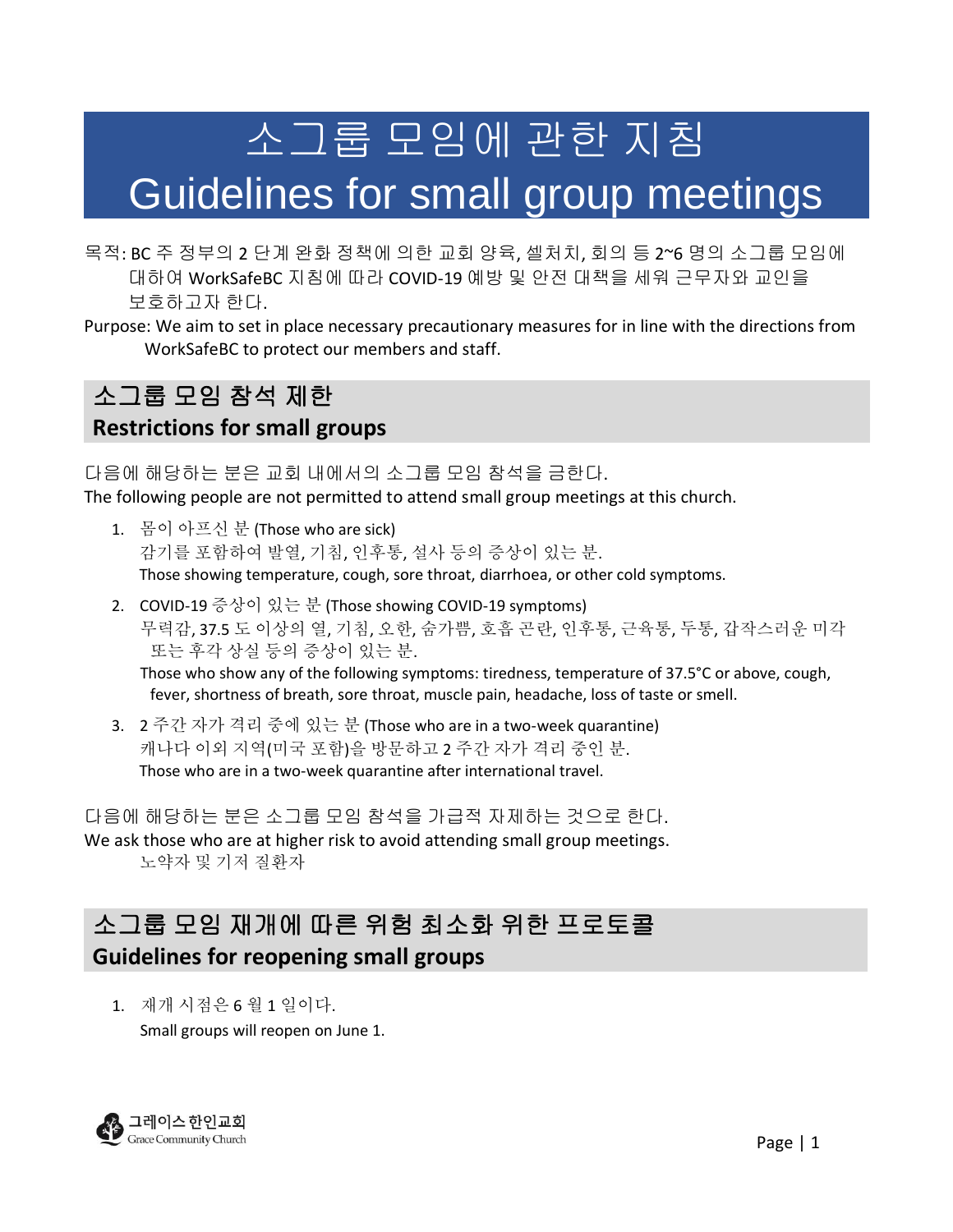- 2. 소그룹 모임 인도자는 모임 전에 행정팀(박혜란 권사)에 연락하여 모임 날짜, 시간, 인원을 통보하고, 모임 장소를 예약한 후 최종 확인을 받아야 한다. Small group leaders must notify Helen Park our admin staff when, where, and how many people will attend the meetings and receive booking confirmation for meeting space at church.
- 3. 소그룹 참석 인원수는 인도자 포함 최대 6 명이다. Small groups must not exceed six members.
- 4. 소그룹 모임 참석자는 가급적 대중교통 이용을 자제하고 개인 운송 수단을 이용한다. Those attending small group meetings should avoid using public transport.
- 5. 소그룹 모임 참석자는 개인 위생, 공중 위생, 정부 위생 수칙을 준수한다.

Those attending small group meetings must keep good personal hygiene.

- 6. 소그룹 모임 시작과 종료 시까지 마스크와 장갑을 착용하고 물리적 거리(2m)를 유지한다. Those attending small group meetings must wear a mask and gloves and keep 2m distance throughout the meeting.
- 7. 소그룹 모임 중 나눠 먹는 음식 섭취를 자제한다.

Avoid eating at small group meetings.

- 8. 손 소독제 사용과 손 씻기를 습관화한다. Wash or sanitize hands frequently.
- 9. 모임 장소와 화장실은 행정팀이 사용 전과 후에 2 번 이상 소독한다.

Small group meeting spaces and bathrooms should be disinfected before and after the meetings.

10. 손이 많이 닿는 곳(문고리, 교육 기자재, 공용 장비 등)은 철저히 소독한다. The oft-touched objects (door handles, stationery, communal equipment) need to be disinfected more

thoroughly.

11. 소그룹 모임 도중 갑자기 감기 증상이나 COVID-19 증상이 있을 때는 즉시 모임을 중단하고 교회에 알린 후 귀가하며, BC 주 COVID-19 Self-Assessment Tool 을 사용하거나 811 에 전화하여 후속 조치를 취한다. 필요 시 2 주 이상 자가 격리한 후 교회와 협의하여 모임을 재개할 수 있다.

Those at church need to report to the First Aid personnel when experiencing even mild COVID-19 symptoms. Such people will return home and seek advice from health authorities by dialling 811. They may be allowed to return to small group meetings following a two-week quarantine.

12. 증상이 심한 경우(예: 호흡 곤란, 가슴 통증) 911 에 전화한다.

If the symptoms are severe, dial 911.

13. 아픈 사람과 접촉한 모든 표면은 소독한다.

All surfaces the sick person came in contact with must be sanitized.

## 소그룹 모임 참석자 안전 수칙

Safety guidelines for small group members

소그룹 모임에 참석하는 분은 다음 안전 수칙을 준수한다.

Those attending small group meetings must observe the following guidelines:

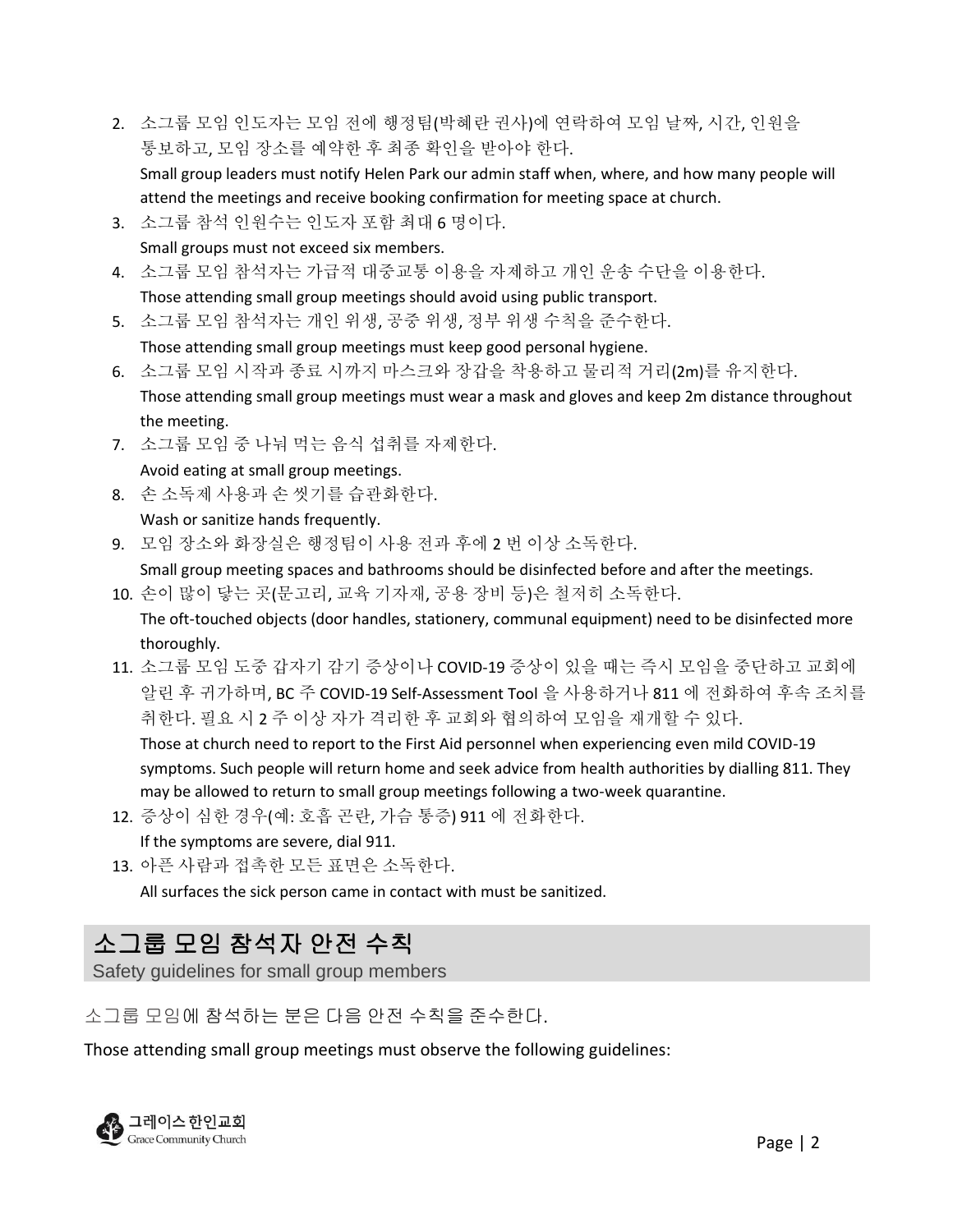1. 소그룹 모임 참석 변경은 3 일 전까지 가능하다.

You must confirm your attendance at least in three days before the meeting.

- 2. 모든 소그룹 모임 참석자는 모임 전에 참석자 명단에 출석을 확인한다.
	- You must sign the attendance sheet before the meeting.
	- 안전 기본 질문, 발열 확인, 마스크/장갑 착용 확인, 명단 확인 및 서명
	- Answer safety questions, check the temperature, show that you are wearing a mask and gloves, and sign your name
- 3. 교회 건물(소그룹 모임 장소 포함) 안에서는 마스크와 장갑을 항상 착용한다.

You must always wear a mask and gloves while you are at church.

- 개인 마스크는 본인이 준비하고, 일회용 장갑은 교회에서 제공한다.
- You must bring your own mask. The church will provide the gloves.
- 4. 물리적 거리 두기(2m)를 유지하고 안전수칙을 준수한다. Observe social distancing (2m) and follow other safety guidelines.
- 5. 지정된 소그룹 모임 장소에서만 모인다.

You must use authorized meeting spaces only.

6. 소그룹 모임 동안 다음 동선 관리 지침을 따른다.

You must use the designated routes only.

- 소그룹 모임 장소 이외의 장소 출입을 최소화한다. 화장실은 정해진 곳만 사용한다. Avoid going to places other than where the meetings are held. This includes using the nearest bathroom only.
- 모임 후 가능한 한 바로 귀가하여 교회에 머무는 시간을 최소화한다. Leave church right after the meeting and minimize your time at church.
- 성도의 교제는 가능한 한 외부에서 한다.

Where possible, avoid prolonged fellowship at church.

- 인사는 가급적 목례를 권한다. Avoid handshakes.

## 소그룹 모임 참석자 명단

Small group member list

#### 소그룹 참석자 명단은 차후 필요시 참석자의 소재 파악 및 동선 확인을 위한 것이다.

Small group member lists are kept in order to track their movements.

- 1. 명단 작성은 1 주일 전에 완료되어야 하며, 최종 확인은 첫 소그룹 시작 3 일 전에 완료되어야 한다. The list needs to be finalized a week in advance and confirmed three days before the first meeting.
- 2. 명단에는 이름, 연락처, 서명, 안전 수칙 점검란이 포함된다. The list includes name, contact detail, safety procedure tick boxes.
- 3. 정기 소그룹 모임은 모임 때마다 참석자 명단을 작성하고 참석자를 확인한다. A new list needs to be made for each meeting.

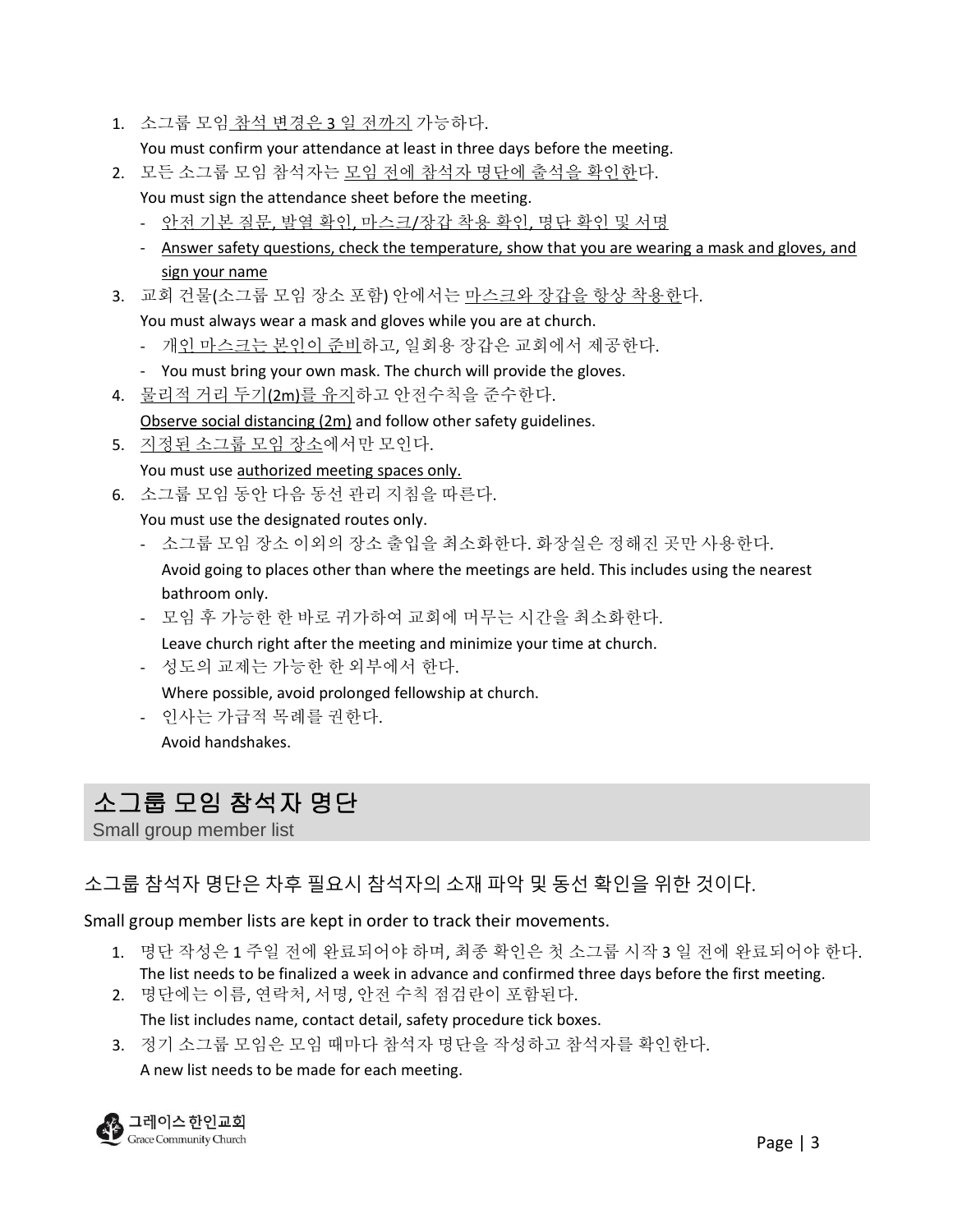- 4. 소그룹 모임 참석자 명단은 인도자가 1 개월 보관 후 폐기한다. The lists will be kept by the group leader for one month before being discarded.
- 5. 소그룹 모임 참석자 명단 형식은 다음과 같다. Below is the template for the list.